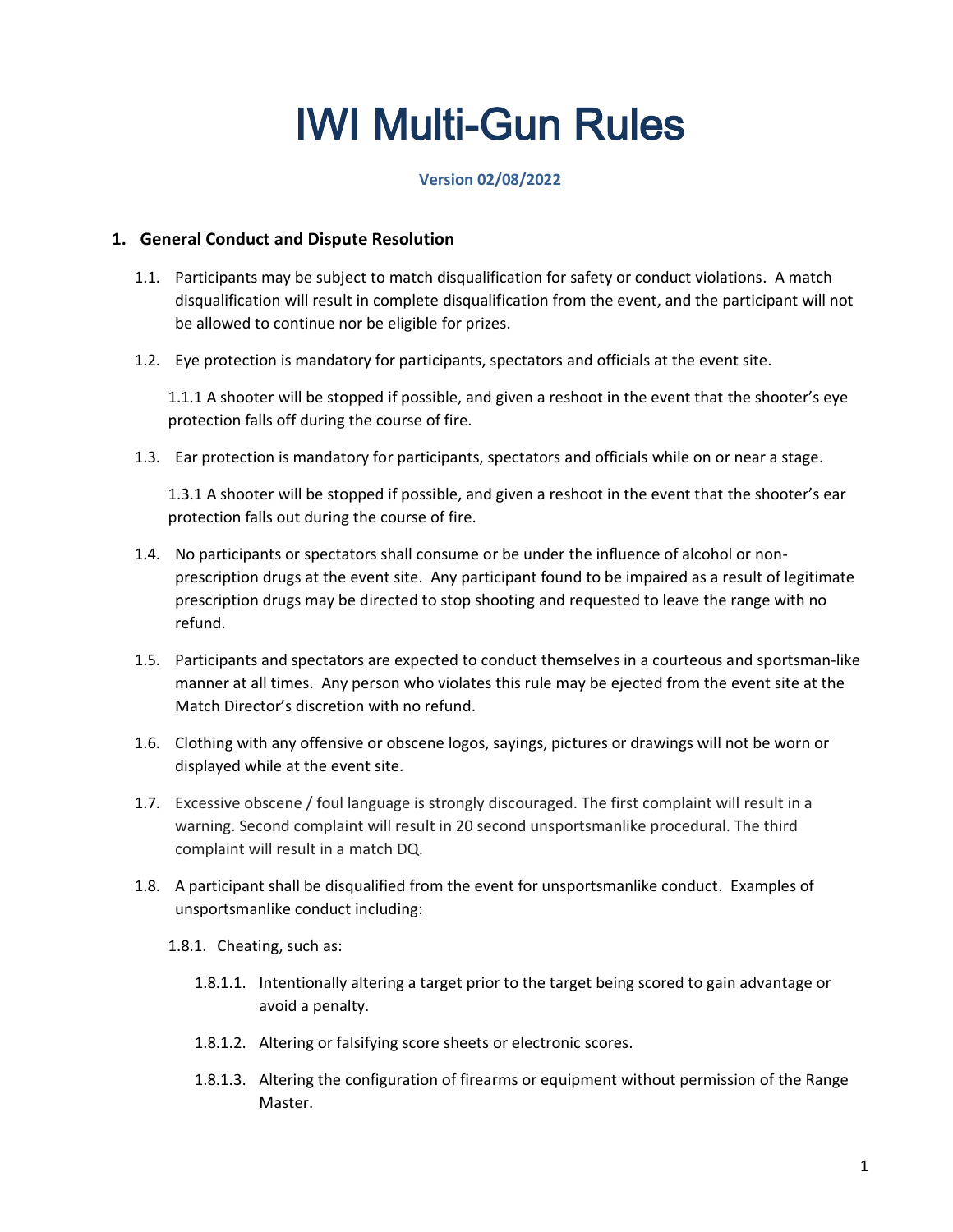- 1.8.1.4. Purposely removing eye or ear protection to gain a reshoot.
- 1.8.1.5. Coaching other participants while they are shooting.
- 1.8.2. Abusive behavior, such as:
	- 1.8.2.1. Threatening or assaulting other participants or Event Officials.
	- 1.8.2.2. Disruptive behavior that is likely to disturb or distract or coaching other participants while they are shooting.
- 1.8.3. Willful disregard of an event official:
	- 1.8.3.1. Willfully disregarding the instructions of any official as it pertains to the safe conduct or peaceful atmosphere of the event.
- 1.9. Range Officers tasked with running the participant shall make the initial call on scoring, penalties or a disqualification. The Chief Range Officer for that stage shall be the first step in the appeals process. The Range Master shall be the final step in the appeals process.
- 1.10. The final decision on all disqualifications, scoring challenges and reshoots will be made by the Range Master.
- 1.11. Any rule not explicitly covered by this document will be resolved with a ruling by the Range Master(s) or their designee. Rulings by the Range Master(s), or their designee will be final, and will serve as a precedent for the duration of the event.

#### **2. Safety**

Any violation of a safety rule as found in Section 2 of these rules shall be grounds for a match disqualification.

- 2.1. All events will be run on cold ranges.
	- 2.1.1. Participant's firearms will remain unloaded at the event site except under the direction and immediate supervision of an event official.
- 2.2. Firearms may only be handled and/or displayed in a designated safety area.
	- 2.2.1. Safety areas will be clearly marked with signs or designated by event officials.
	- 2.2.2. **No firearm** may be loaded in a safety area.
	- 2.2.3. No ammunition (including dummy ammunition or snap caps) may be handled in a safety area.
	- 2.2.4. No firearm may contain or have attached any ammo or simulated ammo of any kind in the safe area including match savers.
- 2.3. Firearms may be transported to, from and between stages only in the following conditions:
	- 2.3.1. Handguns must be cased or holstered, de-cocked and with the magazine removed.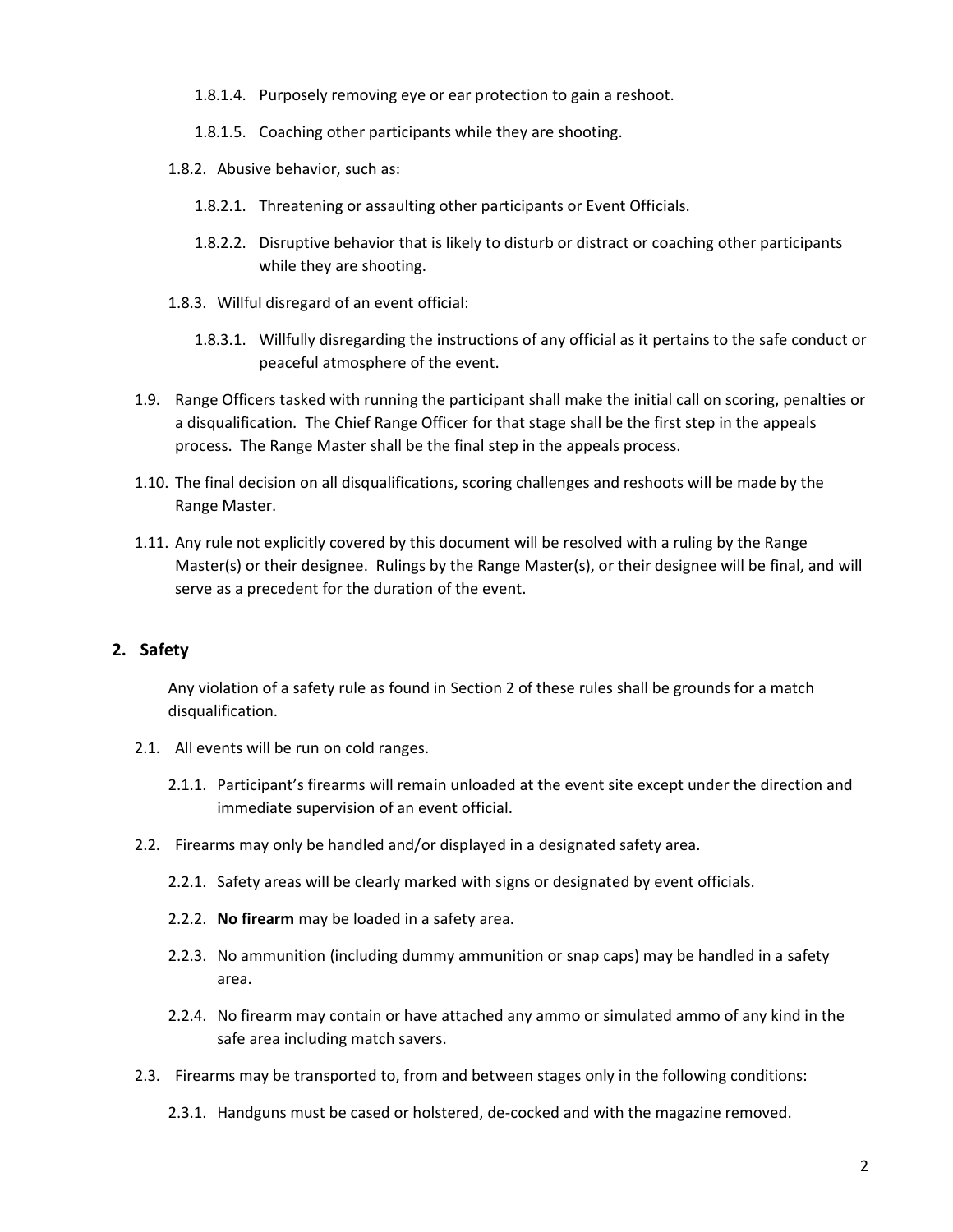- 2.3.2. Rifles and shotguns must be transported in one of the following fashions. Detachable magazines must be removed, and the use of high-visibility empty chamber flags is required.
	- 2.3.2.1. Cased or bagged.
	- 2.3.2.2. Secured muzzle up or muzzle down in a stable gun cart/caddy.
	- 2.3.2.3. Carried or slung with the muzzle up or down.
	- 2.3.2.4. Carried muzzle pointed toward the ground.
- <span id="page-2-0"></span>2.4. A participant who causes an accidental discharge will be stopped by an Event Official as soon as possible and shall be disqualified. Examples of accidental discharge include:
	- 2.4.1. A shot, which travels over a backstop, a berm or in any other direction deemed by Event Officials to be unsafe. **Note:** A participant who legitimately fires a shot at a target, which then travels in an unsafe direction, will not be disqualified.
	- 2.4.2. A shot which strikes the ground within 10 feet of the participant, except when shooting at a target closer than 10 feet to the participant.
		- 2.4.2.1. Exception a shot which strikes the ground within 10 feet of the participant due to a "*squib*"
		- 2.4.2.2. In the case of a shot striking a prop where the projectile is deflected or does not continue to strike the ground, if an Event Official determines that the projectile would have struck the ground within 10 feet of the participant had it not been deflected or stopped by the prop, the provisions of [2.4.2](#page-2-0) shall apply.
	- 2.4.3. A shot which occurs while loading, reloading or unloading any firearm.
		- 2.4.3.1. Exception a detonation which occurs while unloading a firearm is not considered an accidental discharge. A "detonation" is defined as the ignition of the primer of a round, other than by action of a firing pin, where the projectile or shot does not pass through the barrel (e.g. when a slide is being manually retracted or when a round is dropped etc.).
	- 2.4.4. A shot which occurs during remedial action in the case of a malfunction. Remedial action is defined as an action to clear a firearm malfunction or ammunition feeding device malfunction after it fails to fire.
	- 2.4.5. A shot which occurs while transferring a firearm between hands.
	- 2.4.6. A shot which occurs during movement, except while actually engaging targets.
- 2.5. A participant who performs an act of unsafe gun handling will be stopped by an Event Official as soon as possible, and shall be disqualified. Examples of unsafe gun handling include but are not limited to:
	- 2.5.1. Dropping a loaded firearm, a firearm with a magazine inserted, or one that had been previously loaded on the same course of fire, at any time after the "*Load*" or "*Make Ready*" command and before the "*Range Is Clear*" command. A dropped firearm is defined as a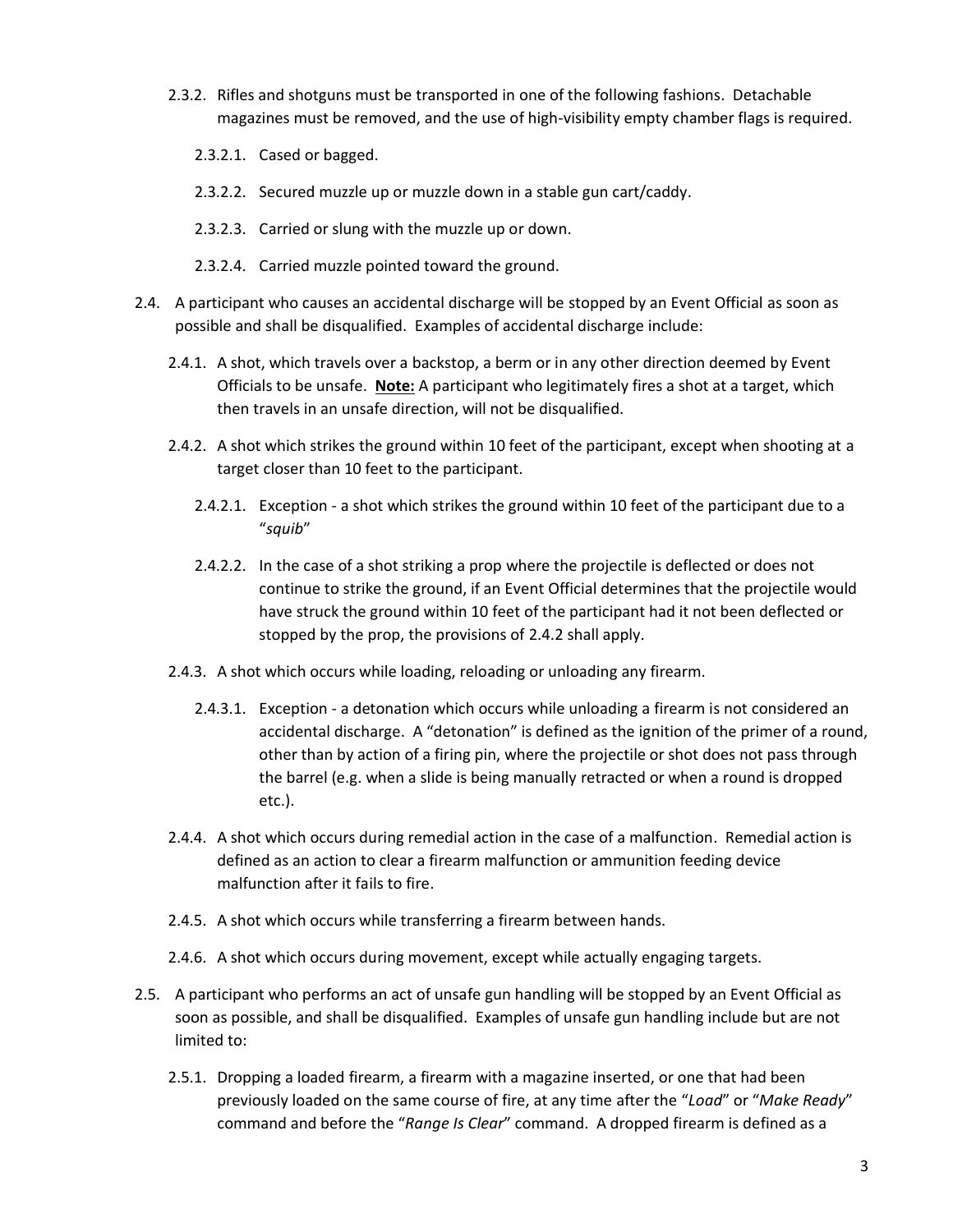firearm that hits the ground and the competitor no longer has control of the firearm with either hand. Accessories attached to the firearm at the time of the dropped firearm are considered part of the firearm.

- 2.5.1.1. Dropping an unloaded firearm before the "*Load*" or "*Make Ready*" command or after the "*Range Is Clear*" command will not result in disqualification, provided the firearm is retrieved by an Event Official.
- 2.5.2. Use of any unsafe ammunition as defined in Section 3.
- 2.5.3. Competitors may only handle one firearm at a time during the course of fire.
	- 2.5.3.1 The exception is when transferring one long gun to another in the same dump barrel. No more than one long gun may be staged in a *dump barrel* at the start of the stage. Pistols will have a separate *dump bucket* designated on the stage(s) and identified on the written stage brief (WSB).
	- 2.5.3.2 Once a firearm is used and grounded in a dump barrel it cannot be re-used unless the next firearm has not been retrieved and utilized. Club exceptions may be stipulated in the match safety brief or written stage brief (WSB).
- 2.5.4. Firearms must be abandoned muzzle down in a designated *dump barrel* if anyone is to be downrange of it at any time. A firearm is considered abandoned once a competitor no longer has positive control of the firearm. If, during the course of fire, a firearm is abandoned in an unsafe condition and no one moves down range of that firearm there is no DQ but a "superprocedural" will be applied. A firearm is considered safe if it is completely unloaded (magazine removed, no ammunition in the mag well or chamber or trapped in the action) or the safety is engaged.
	- 2.5.4.1. Abandoning two firearms in one container where one or more of them is not on safe or completely unloaded.
- 2.5.5. Re-Holstering a loaded handgun.

#### **2.5.5.1. Club dependent check with Match Director beforehand.**

- 2.5.6. Unloading any firearm in an unsafe manner or discharging a firearm while not legitimately engaging a target or in the direction of a target.
- 2.5.7. Allowing the muzzle of a firearm to break the 180-degree safety plane.
	- 2.5.7.1. In the case of a participant facing downrange, the muzzle of a loaded handgun may point slightly up range while drawing or re-holstering, so long as it does not point outside an imaginary circle of three (3) feet radius from the participant's feet.
	- 2.5.7.2. In the case of an unloaded slung firearm, the 180-degree rule does not apply until ammunition or magazine touches the firearm.
- 2.5.8. Engaging a steel target in an unsafe manner, such as by:
	- 2.5.8.1. Engaging steel targets with handgun ammunition at a range of less than 30 feet (10 yards).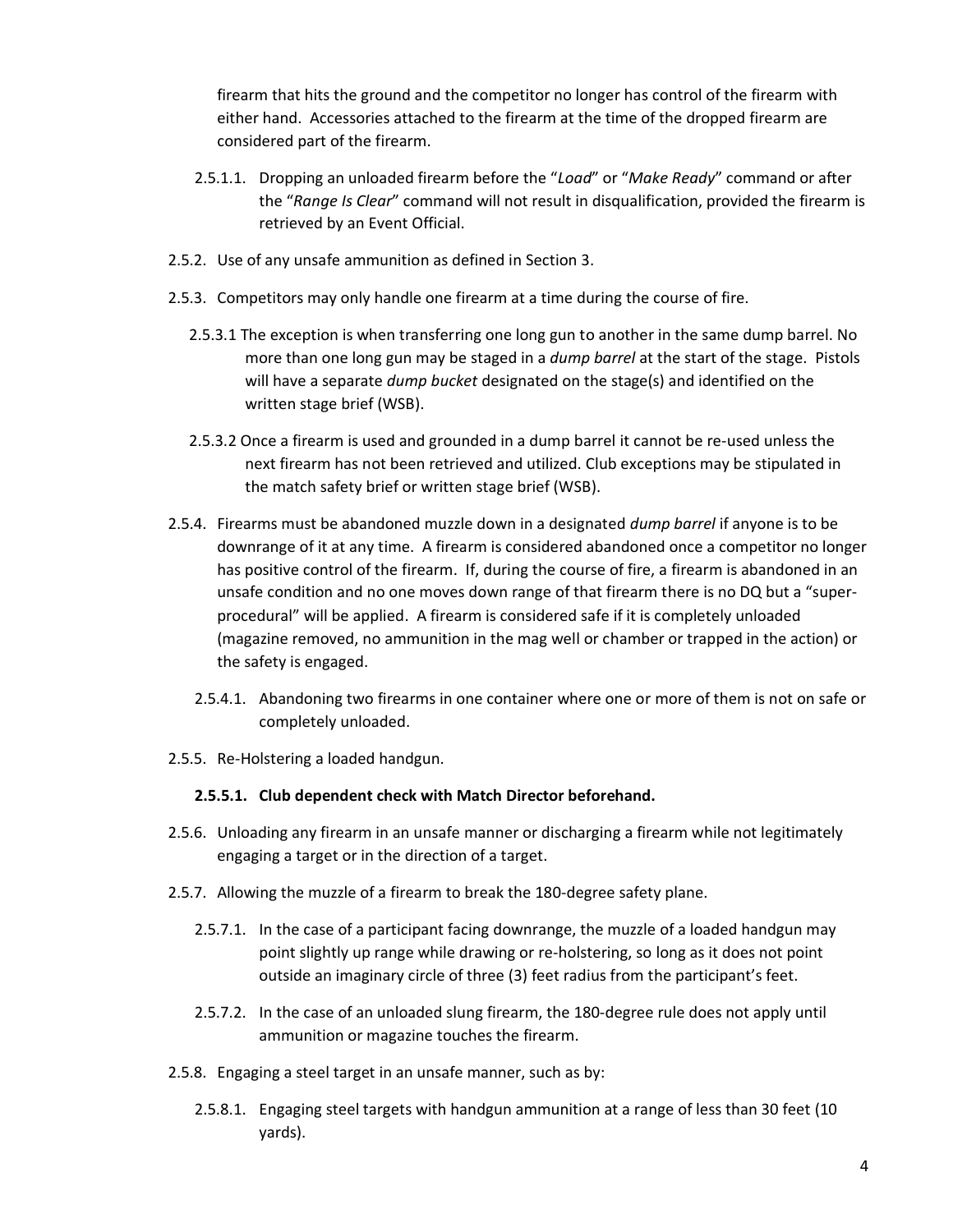- 2.5.8.2. Engaging steel targets with shotgun birdshot shot ammunition at a range of less than 30 feet (10 yards).
- 2.5.8.3. Engaging steel targets with rifle ammunition at a range of less than 150 feet (50 yards).
- 2.5.8.4. Engaging steel targets with shotgun slug ammunition at a range of less than 150 feet (50 yards).
- 2.5.9. Allowing the muzzle of a firearm to point at any part of the participant's body during a course of fire (i.e. sweeping).
	- 2.5.9.1. Exception sweeping of the lower extremities (below the belt) while drawing or reholstering a handgun, provided that the competitor's fingers are clearly outside of the trigger guard.
	- 2.5.9.2. Exception sweeping is allowed during unslinging an unloaded slung firearm until you touch the firearm with ammunition or magazine.
- 2.5.10.Using a tube-type shotgun speed-loading device without a primer relief cut.
- 2.5.11. Pointing a firearm, whether loaded or unloaded, in any direction deemed by event officials to be unsafe.
- 2.5.12. Competitors shall have the responsibility to ensure their firearm is in safe working condition at all times during the event. Mechanical breakage does not relieve the competitor of the core responsibility of abandoning the firearm in a safe condition.
- 2.5.13. Failure to keep the finger outside the trigger guard during loading, reloading, clearing a malfunction, and unloading except while complying with the "Make Ready" or "Hammer Down" commands. This includes while moving except when the competitor is actually aiming or shooting at targets.

#### 2.5.14.Range Commands

# 2.5.14.1 *Make Ready, Are You Ready, Stand By, If You Are Finished Unload And Show Clear, Range Is Safe/Clear*

#### **3. Ammunition**

- 3.1. Handgun ammunition shall be .355 inch in diameter (9mm parabellum) or larger, unless otherwise stipulated under equipment division rules.
- 3.2. Rifle ammunition shall be 5.45x39mm or larger, unless otherwise stipulated under equipment division rules.
	- 3.2.1. Rifle ammunition containing any type of steel core, bimetal jacketed or steel penetrator shall NOT be used during the match. Rifle ammunition may be checked at any time during the duration of the match by any match official.
- 3.3. Shotgun ammunition shall be 20 gauge or larger, unless otherwise stipulated under equipment division rules.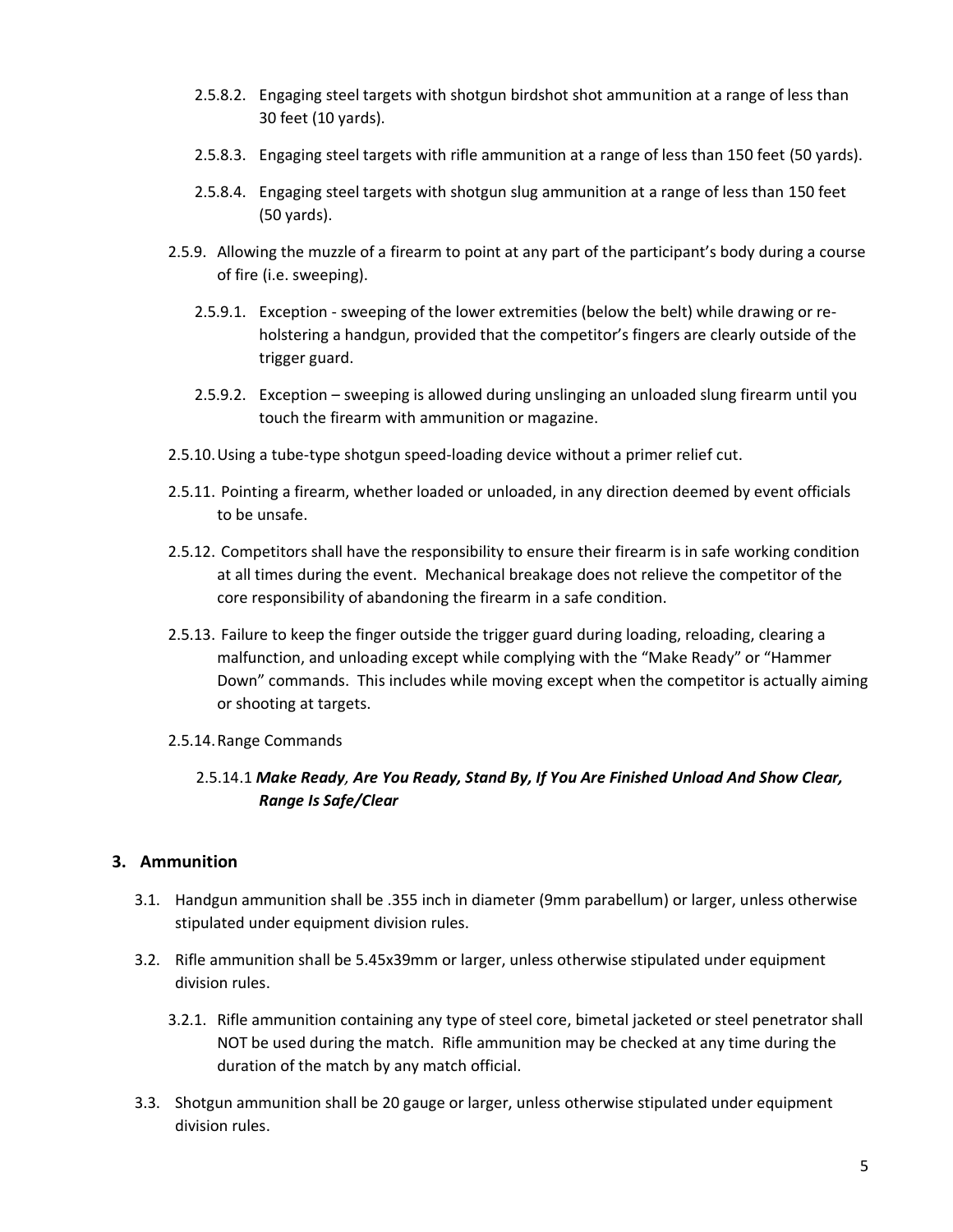- 3.3.1. Birdshot must be no larger than #6 birdshot and be made from lead or bismuth only. Iron/steel/tungsten birdshot is unsafe and prohibited.
- 3.3.2. Max velocity 1350 fps, 2 ¾" 1 1/8 dram unless specified in the written stage brief (WSB).
- 3.4. Ammunition containing tracer, incendiary, armor piercing, bi-metal jacketed or steel jacketed or steel/tungsten/penetrator core projectiles is unsafe and prohibited. Participants will be given an opportunity to replace the prohibited ammunition with ammunition that is approved by the match and be allowed to continue to participate. If that competitor is discovered a second time utilizing prohibited ammunition, then the competitor will be disqualified from the event. Competitor shall reimburse the range for the cost of any repair or replacement of any range equipment or property damaged as a result of use of prohibited ammunition regardless of first offense or not.
- 3.5. In the event the range officer suspects the competitor has fired a "squib", the competitor will be stopped, and the range officer will inspect the firearm. If a "squib" is confirmed, the stage will be scored as shot, the competitor will be permitted to take corrective action and continue with the match. Should it be discovered that the suspected "squib" did not happen, the competitor will get the opportunity to re-shoot the stage.

## **4. Firearms**

- 4.1. All firearms used by participants must be serviceable and safe. Event officials may inspect a participant's firearms at any time to check they are functioning safely. If any firearm is declared unserviceable or unsafe by an event official, it must be withdrawn from the event until it is repaired to the satisfaction of the Range Master(s).
- 4.2. Firearms capable of fully automatic- or burst-fire ("machine guns") may NOT be used during the event.
- 4.3. Participants must use the same firearms (handgun, rifle and shotgun) for the entire event.
	- 4.3.1. If a participant's firearm becomes unserviceable, that participant may replace their firearm with another of a substantially similar model, caliber and sighting system only with the approval of the Range Master(s).
- 4.4. Participants MAY NOT reconfigure any firearm during the course of the event. Explicitly prohibited acts include changing caliber, barrel length, shotgun magazine tube length, sighting systems and/or stock style. Explicitly permitted acts include changing of chokes, installing or removing support devices (e.g. bipods), slings and other minor accessories (e.g. scope covers).
	- 4.4.1. If a participant's firearm becomes unserviceable, that participant may repair their firearm with directly equivalent replacement parts. If replacement parts result in a significant change to the firearm configuration, then the repair must be approved by the Range Master(s).
- 4.5. Unless otherwise stipulated in the stage briefing, required firearms will begin the stage in the following ready conditions:
	- 4.5.1. Handgun: Loaded to division start capacity and holstered. In the case of single-action autos or double-action autos with manual override safeties, the safety catch must be in the "safe"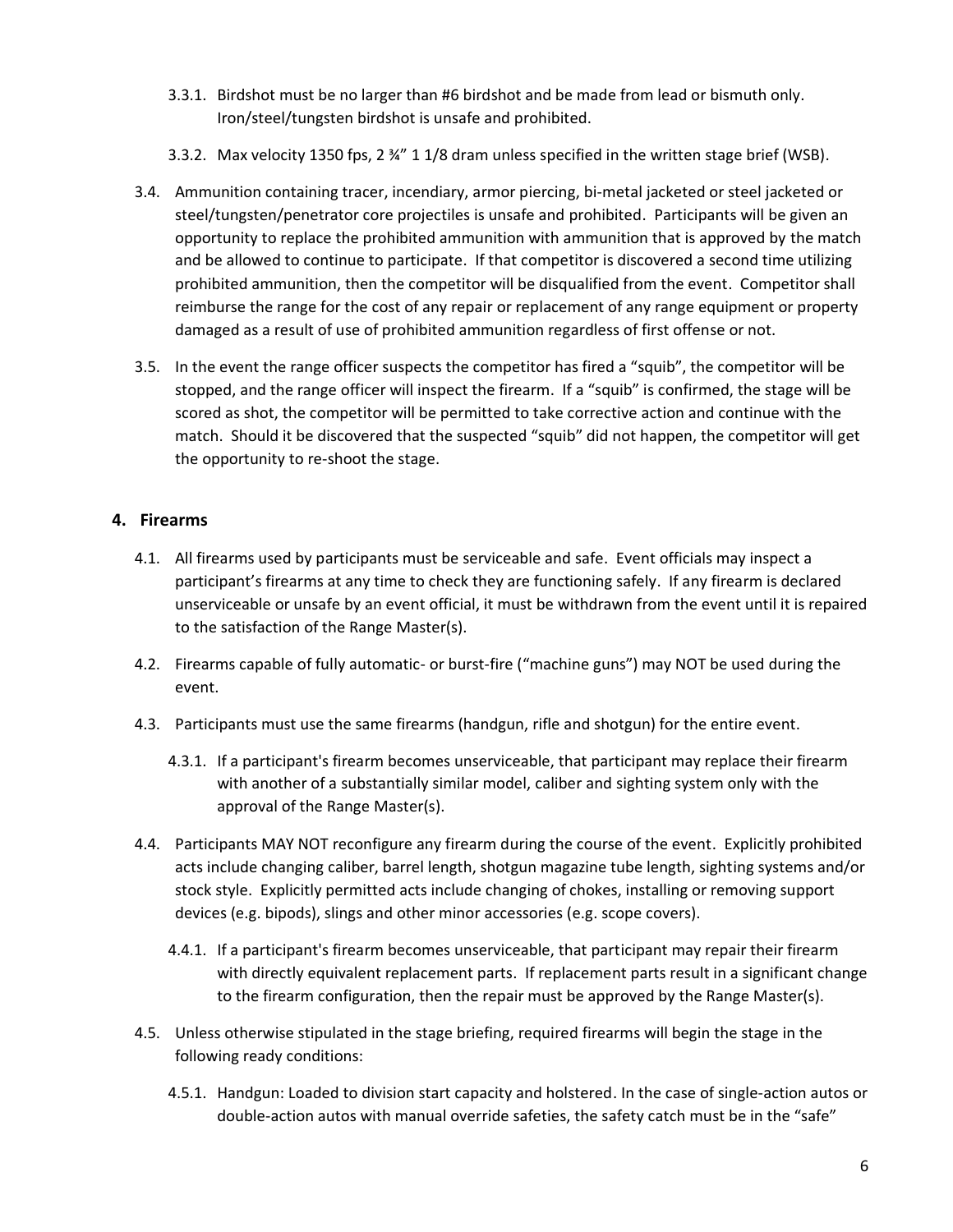position. In the case of double-action only autos and revolvers, the hammer must be down/forward.

- 4.5.2. Rifle: Loaded to division or designated capacity and held in the low ready or port arms position. Safety catch must be in the "safe" position.
- 4.5.3. Shotgun: Loaded to division or designated capacity held in the low ready or port arms position. Safety catch must be in the "safe" position.
- 4.5.4. Participants may not touch or hold any firearm loading device or ammunition after the "Standby" command and before the "Start Signal" (except for unavoidable touching with the lower arms).
- 4.5.5. Any firearm that the competitor decides to stage may be loaded up to division capacity with the bolt forward on an empty chamber and the competitor may choose not to engage the external manual safety if staged muzzle down in a dump barrel for long guns.
- 4.5.6. In the event of a slung firearm at the start, the sling must be attached to the firearm and the sling must be touching a collar bone on the participant in such a manner that it will support the weight of the firearm without any other assistance.

## **5. Equipment Divisions**

- 5.1. Participants will declare one equipment division at the beginning of the event.
	- 5.1.1. Equipment divisions are: Open, Tactical Scope, Tactical Limited and Heavy Metal Scope.
	- 5.1.2. Failure to meet all the equipment and ammunition requirements for the declared division shall result in the participant being placed into Open division. If the requirements of Open division are not met, the participant's scores will be excluded from the final event results.
- 5.2. Open division
	- 5.2.1. Handgun holsters must safely retain the handgun during vigorous movement. The holster material must completely cover the trigger on all semiautomatic pistols. Revolver holsters must completely cover the trigger and the cylinder. The belt upon which the handgun holster is attached must be worn at waist level. Shoulder holsters and cross draw holsters are prohibited.
	- 5.2.2. Handgun
		- 5.2.2.1. There is no limit to magazine length in Open.
		- 5.2.2.2. Electronic sights, optical sights, extended sights, compensators, weights and barrel porting are permitted.
	- 5.2.3. Rifle
		- 5.2.3.1. Supporting devices (e.g. bipods) are permitted and may begin any stage folded or deployed at the participant's discretion.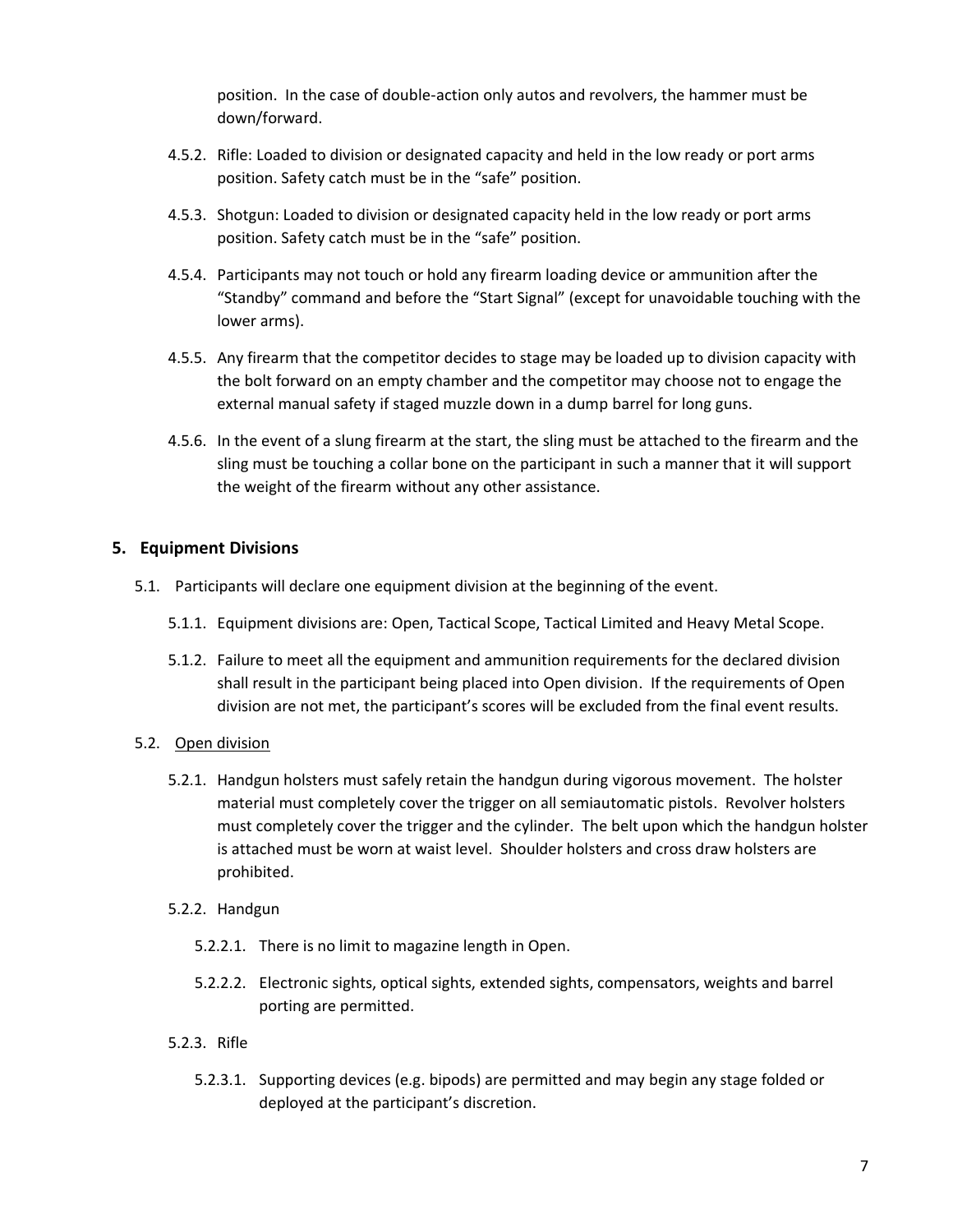- 5.2.3.2. Quantity and type of sighting devices are unrestricted.
- 5.2.3.3. Magazine capacity is unrestricted
- 5.2.4. Shotgun
	- 5.2.4.1. Speed loading devices and/or detachable box magazines is permitted.
	- 5.2.4.2. Tubular speed loading devices must feature a primer relief cut.
	- 5.2.4.3. Quantity and type of sighting devices are unrestricted.
	- 5.2.4.4. Magazine capacity is unrestricted

## 5.3. Tactical Scope division

- 5.3.1. Handgun holsters must safely retain the handgun during vigorous movement. The holster material must completely cover the trigger on all semiautomatic pistols. Revolver holsters must completely cover the trigger and the cylinder. The belt upon which the handgun holster is attached must be worn at waist level. Shoulder holsters and cross draw holsters are prohibited.
- 5.3.2. Handgun
	- 5.3.2.1. Any device attached to the handgun atop the slide or below the dust cover including but not limited to electronic sights, optical sights, extended sights, flashlights or lasers are prohibited. Compensators, weights and barrel porting is prohibited. Laser sights built into the handgun grip or frame are prohibited.
	- 5.3.2.2. Magazines length may not exceed 170mm in the case of single column magazines and may not exceed 140mm in the case of staggered column magazines.

## 5.3.3. Rifle

- 5.3.3.1. Not more than one (1) electronic or optical sight is permitted.
- 5.3.3.2. A supplemental magnifier may be used with the permitted optical sight provided the magnifier does not contain an aiming reticle and cannot be used as an aiming device by itself and remains mounted in the same location on the rifle for the duration of the event. A participant may use the magnifier in either the magnified or unmagnified mode without restriction.
- 5.3.3.3. Supporting devices (bipods, etc.) are prohibited. All other devices attached to the forend must fit inside an 18" piece of 4" PVC pipe when fully deployed or unfolded. This includes but is not limited to barricade stops, angled foregrips, and backup iron sights. If the pipe fails to fit all the way back to the scope, scope mount or magazine well the competitor will be moved to the open division.
- 5.3.3.4. Compensators and muzzle brakes may not exceed 1 inch in diameter and 3 inches in length (as measured from the barrel muzzle to the end of the compensator).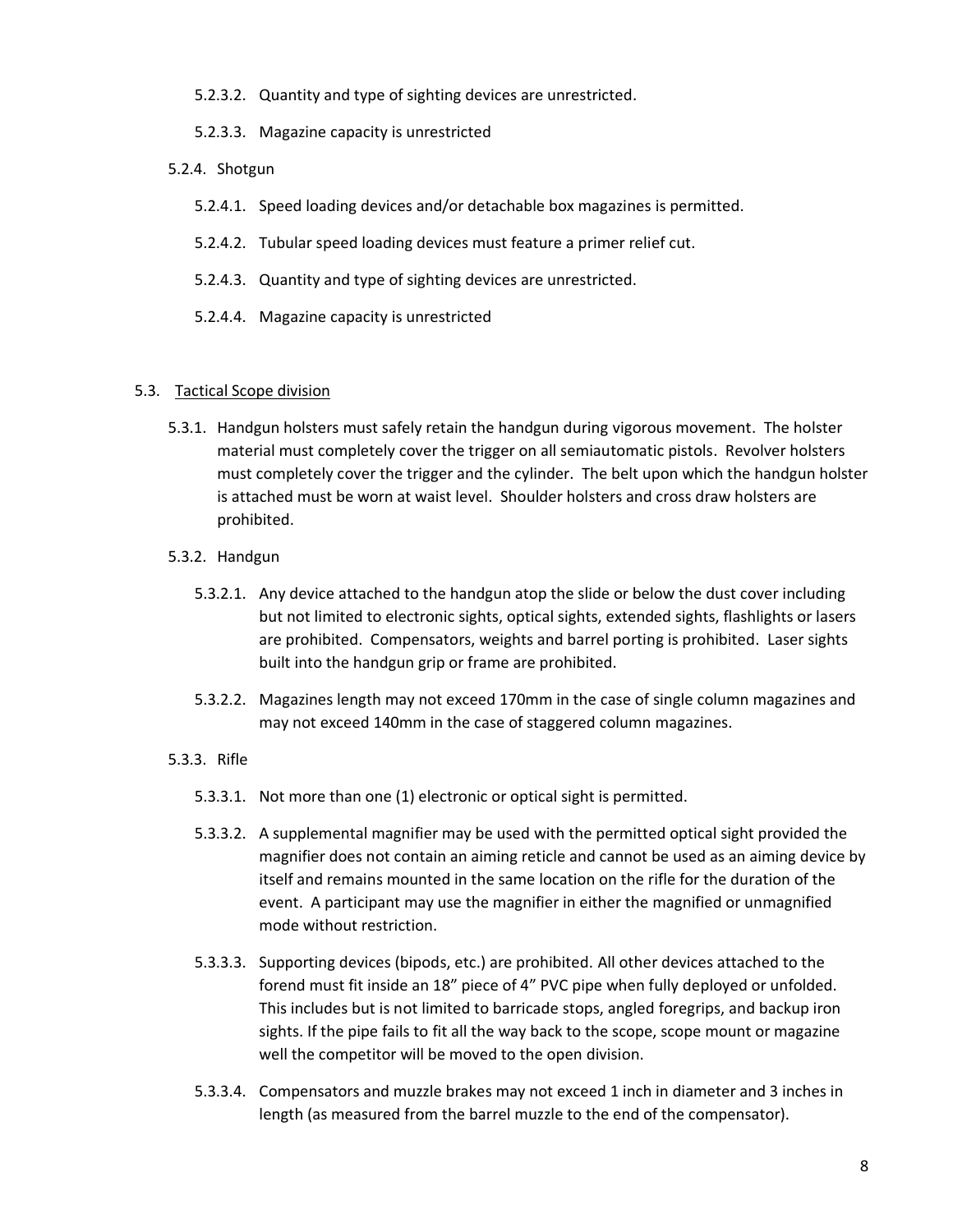- 5.3.3.5. Drum magazines are prohibited. Coupled magazines are permitted (no more than two may be coupled together).
- 5.3.3.6. No limit on magazine capacity but may be stipulated by Match Directors.

#### 5.3.4. Shotgun

- 5.3.4.1. Only tubular magazines are permitted.
- 5.3.4.2. Electronic or optical sights are prohibited.
- 5.3.4.3. Supporting devices (bipods, etc.) are prohibited.
- 5.3.4.4. Barrel devices designed/intended to reduce recoil or muzzle movement (e.g. compensators, barrel porting) are prohibited.
- 5.3.4.5. Speed loading devices and/or detachable box magazines are prohibited.
- 5.3.4.6. Magazine tube extensions are permitted.
- 5.3.4.7. Not more than nine (9) rounds total may be loaded at the beginning of any stage.

## 5.4. 2 Gun ( Rifle / Pistol ) Division

- 5.4.1. Handgun holsters must safely retain the handgun during vigorous movement. The holster material must completely cover the trigger on all semiautomatic pistols. Revolver holsters must completely cover the trigger and the cylinder. The belt upon which the handgun holster is attached must be worn at waist level. Shoulder holsters and cross draw holsters are prohibited.
- 5.4.2. Handgun
	- 5.4.2.1. Any device attached to the handgun below the dust cover including but not limited to electronic sights, optical sights, extended sights, flashlights or lasers are prohibited. Compensators, weights and barrel porting is prohibited. Laser sights built into the handgun grip or frame are prohibited.
	- 5.4.2.2. For the 2022 Season we will be allowing iron sights or slide mounted RDS in this division.
	- 5.4.2.3. Magazines length may not exceed 170mm in the case of single column magazines and may not exceed 140mm in the case of staggered column magazines.

#### 5.4.3. Rifle

- 5.4.3.1. Not more than one (1) electronic or optical sight is permitted.
- 5.4.3.2. A supplemental magnifier may be used with the permitted optical sight provided the magnifier does not contain an aiming reticle and cannot be used as an aiming device by itself and remains mounted in the same location on the rifle for the duration of the event. A participant may use the magnifier in either the magnified or unmagnified mode without restriction.
- 5.4.3.3. Supporting devices (bipods, etc.) are prohibited. All other devices attached to the forend must fit inside an 18" piece of 4" PVC pipe when fully deployed or unfolded.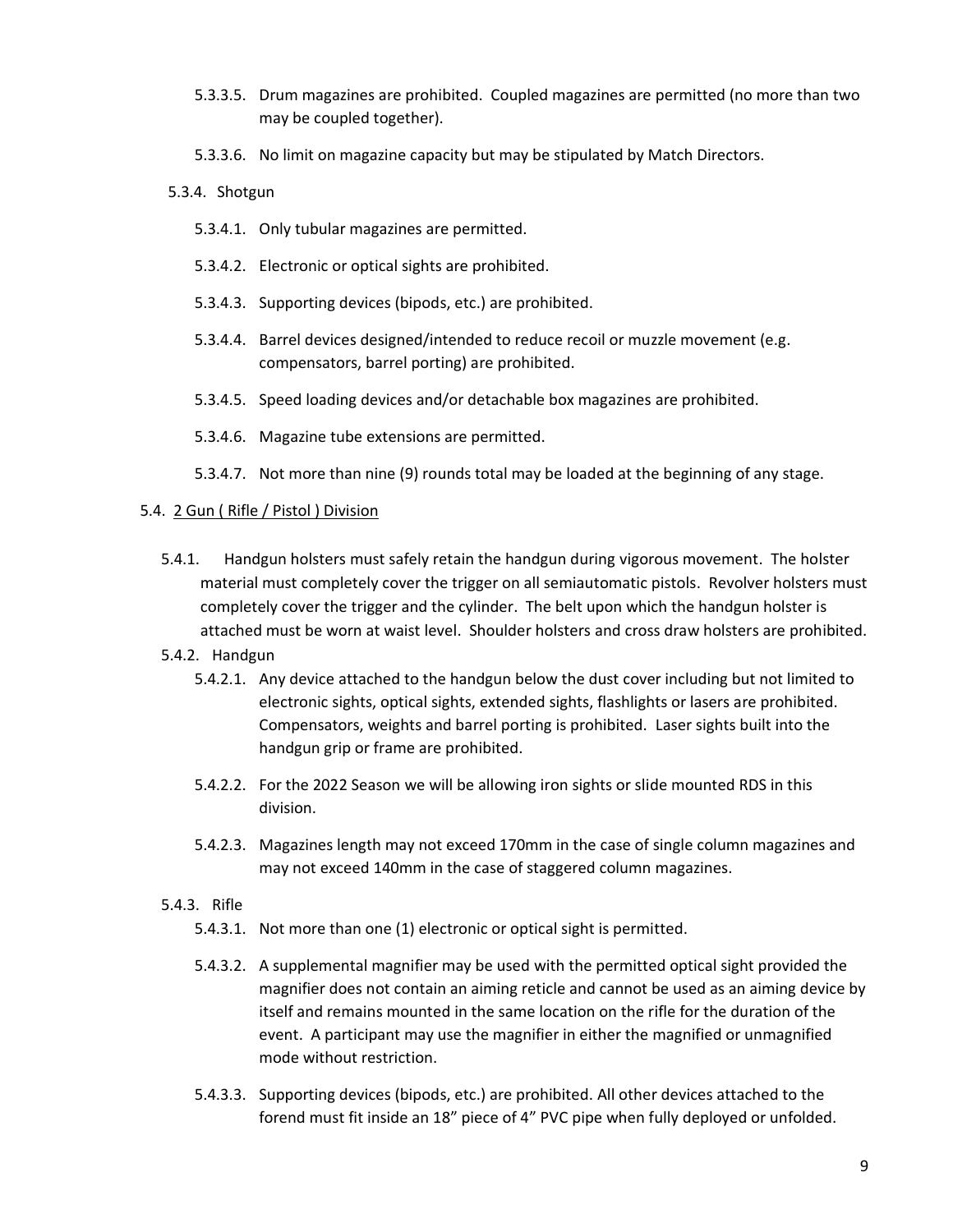This includes but is not limited to barricade stops, angled foregrips, and backup iron sights. If the pipe fails to fit all the way back to the scope, scope mount or magazine well the competitor will be moved to the open division.

- 5.4.3.4. Compensators and muzzle brakes may not exceed 1 inch in diameter and 3 inches in length (as measured from the barrel muzzle to the end of the compensator).
- 5.4.3.5. Drum magazines are prohibited. Coupled magazines are permitted (no more than two may be coupled together).

## 5.5. 2x4 Open division

- 5.5.1.Handgun holsters must safely retain the handgun during vigorous movement. The holster material must completely cover the trigger on all semiautomatic pistols. Revolver holsters must completely cover the trigger and the cylinder. The belt upon which the handgun holster is attached must be worn at waist level. Shoulder holsters and cross draw holsters are prohibited.
- 5.5.2.Handgun
	- 5.5.2.1. There is no limit to magazine length in Open.
	- 5.5.2.2. Electronic sights, optical sights, extended sights, compensators, weights and barrel porting are permitted.

## 5.5.3.Rifle

- 5.5.3.1. Supporting devices (e.g. bipods) are permitted and may begin any stage folded or deployed at the participant's discretion.
- 5.5.3.2. Quantity and type of sighting devices are unrestricted.
- 5.5.3.3. Magazine capacity is unrestricted
- 5.5.4.Shotgun
	- 5.5.4.1. Speed loading devices and/or detachable box magazines is permitted.
	- 5.5.4.2. Tubular speed loading devices must feature a primer relief cut.
	- 5.5.4.3. Quantity and type of sighting devices are unrestricted.
	- 5.5.4.4. Magazine capacity is unrestricted

## 5.5.5.PCC Rifle

- 5.5.5.1. Rifle, PCR, Pistol, or SG option on every stage. Stage briefing will state any mandatory firearms, as well as a minimum or maximum as applicable.
- 5.5.5.2. Supporting devices (e.g. bipods) are permitted and may begin any stage folded or deployed at the participant's discretion.
- 5.5.5.3. Quantity and type of sighting devices are unrestricted.
- 5.5.5.4. Magazine capacity is unrestricted

## **6. Scoring and Awards**

- 6.1. Stage scoring will be based on time plus penalties and be club dependent check with the Match Director beforehand.
	- 6.1.1.1. One (1) hit in the "A" scoring zone of the Metric or Classic paper targets.
	- 6.1.1.2. One (1) hit in the inner scoring ring of the 3GN or UML paper targets.
	- 6.1.1.3. Two (2) hits anywhere in the scoring area, in any combination of the C-zone and/or Dzone or two anywhere in the outer scoring area of the 3GN target, IPSC classic target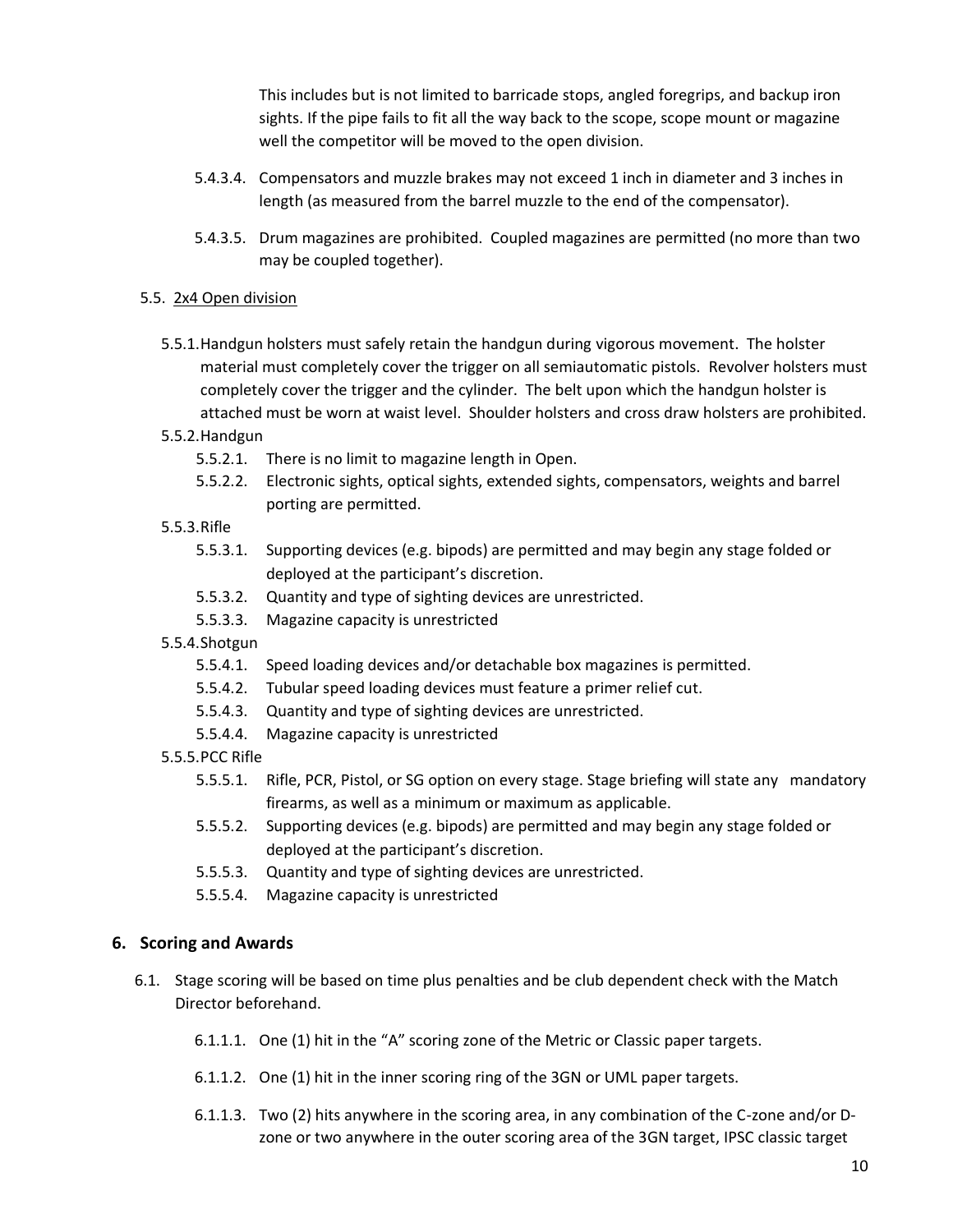and USPSA metric target. Target must have grease ring and not tumbled bullet caused by soft cover like a barrel. Shoot through paper targets will be scored as shot if shot is circular and not tumbled. Shoot through targets will be scored, shoot through "No Shoot" targets will also be scored.

- 6.1.1.4. If a cardboard target is designated on the written stage briefing as a shotgun slug target only one (1) hit is required anywhere in the scoring zone on a cardboard target with a shotgun slug.
- 6.1.1.5. Steel designated slug targets will require one hit to neutralize. Long range penalties apply for slug targets 100 yards or greater.
- 6.1.1.6. One (1) hit in the C-zone, D-zone or the outer scoring area only = 5 second penalty (Failure to Neutralize).
- 6.1.1.7. Metric, IPSC cardboard "shoot" or 3 Gun Nation Targets that are not neutralized will incur time penalties or per Match Directors scoring rule set.
	- 6.1.1.7.1. No hits on target, but target was engaged = 10 second penalty (Un-hit Target).
	- 6.1.1.7.2. No hits on target and target was not engaged = 15 second penalty (Un-Hit Target that was Not Engaged).
- 6.1.1.8. Knock-down/swinging/flashing targets/reactive steel that do not fall/react will incur time penalties as follows:
	- 6.1.1.8.1. Target did not fall/react but target was engaged =10 second penalty (Un-hit Target).
	- 6.1.1.8.2. Target did not fall/react was not engaged = 15 second penalty (Un-Hit Target that was Not Engaged).
	- 6.1.1.8.3. Spinner target not engaged at the top and bottom plate will incur = 15 second penalty per plate (FTE), the spinner target must complete one revolution. Spinner that does not complete one revolution will incur a 30 second penalty. Spinner penalties may be superseded per the club's safety brief or written stage brief (WSB).
	- 6.1.1.8.4. Long range steel target (as designated in the stage walk through) that does not react = 20 second penalty (un-hit long range target).
	- 6.1.1.8.5. Long range steel target (as designated in the stage walk through) that does not react, and target was not engaged = 30 second penalty (un-hit long range target that was not engaged).

#### **6.1.1.8.6. The match director may stipulate any target is, or is not, a long range target, but the default distance for long range is 100 yards.**

- 6.1.1.9. Frangible targets that do not break will incur time penalties as follows:
	- 6.1.1.9.1. Target did not break, but target was engaged = 10 second penalty (Un-hit Target).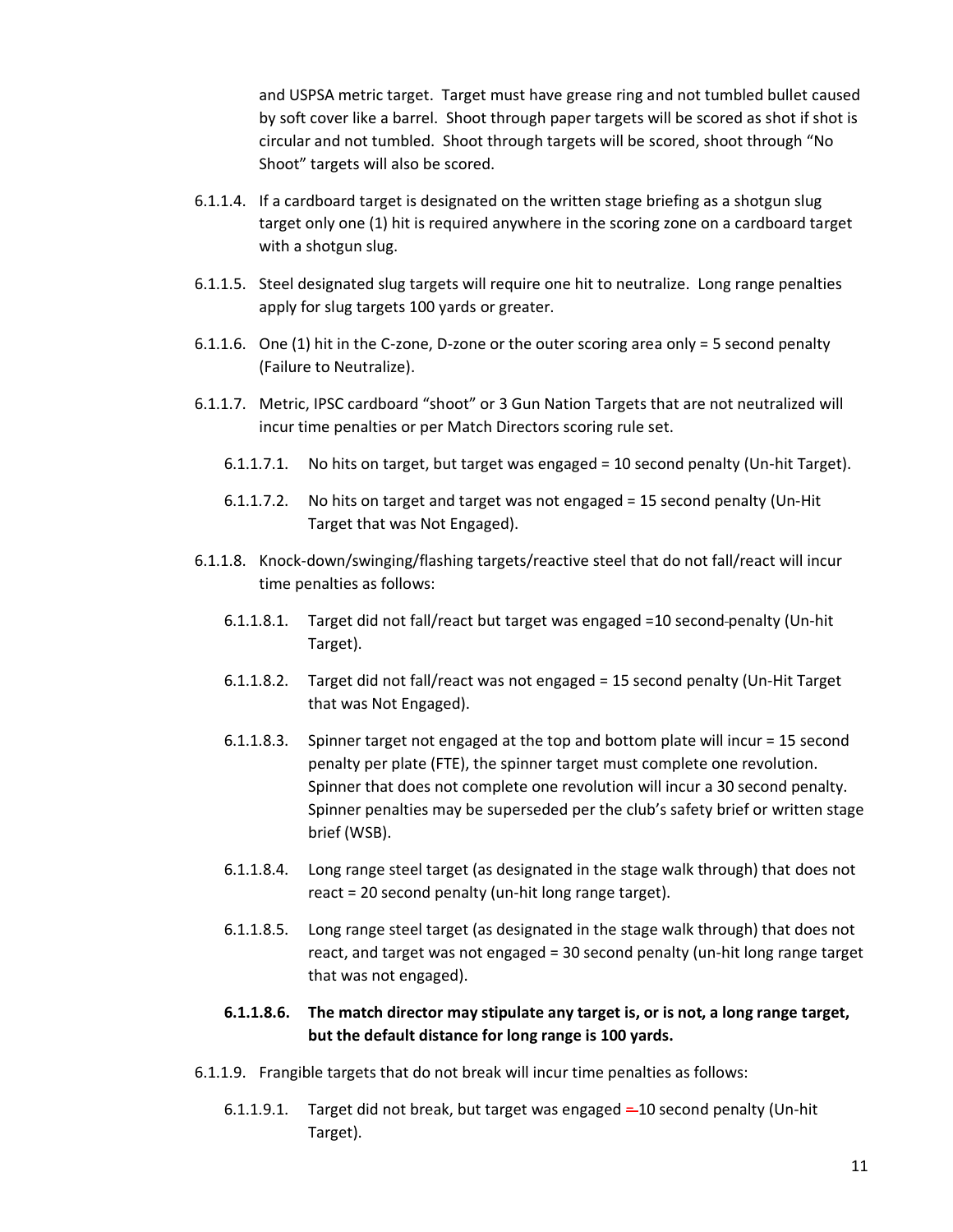- 6.1.1.9.2. Target did not break, and target was not engaged = 15 second penalty (Target Not Hit and Not Engaged).
- 6.1.1.9.3. Aerial target did not break but was engaged = 5 second penalty (Un-hit aerial target).
- 6.1.1.9.4. Aerial target did not break, and target was not engaged = 10 second penalty (Un-hit aerial target Not Hit and Not Engaged).
- 6.1.1.10. Scoring hits on designated "No Shoot" targets will incur a 10 second penalty per hit, up to a maximum of 2 hits per no-shoot. Steel "No Shoot" targets must fall to receive a penalty. Frangible "No Shoot" targets must break to receive a penalty.
- 6.1.1.11. Failure to follow the procedure in the stage briefing will result in a 20 second penalty. If a competitive advantage is deemed to have been gained, procedural penalties may be applied on a "per shot" basis.
	- 6.1.1.11.1. Failure to ground a firearm in a manner designated by the written stage briefing shall result in a 20 second procedural penalty per occurrence. Should the written stage briefing fail to designate, the default manner shall be handgun in a handgun bunker, and long guns in long gun bunkers if available, or on a table if no bunkers are available. Failure to designate in the written stage briefing shall never be an excuse to ground in an unsafe manner.
	- 6.1.1.11.2. If it is determined by the Range Master that a participant started a stage in a position other than that as stated in the stage description, a procedural penalty shall be applied and if the opinion of the range master a competitive advantage was gained a 60 second "Super-Procedural " penalty shall be applied. Either penalty shall be applied without consideration of the competitor being given a reshoot.
- 6.1.1.12. Fault Lines or Free Fire Zones
	- 6.1.1.12.1 Raised fault lines (rope, caution tape or other elevated fault line) may not be crossed or broken by the competitor. Procedural Penalty = 30 seconds
	- 6.1.1.12.2 Ground fault lines may be crossed by the competitor.
	- 6.1.1.12.3 Free Fire Zones exiting a free fire zone is not allowed on any stage and will incur a 30 second penalty when deemed to provide a competitive advantage or short cut for each occurrence between the start signal and final shot.
	- 6.1.1.12.4 The RO may call "Foot" for a competitor who unknowing steps outside of the fault lines or free fire zones while engaging a target. The competitor who continues to engage targets after the "Foot" call will incur a procedural penalty of 30 seconds per shot fired.
- 6.2. Matches may be scored one of two ways, as Match Director elects "Time Plus Points" or "Straight Time Plus".
	- 6.2.1. "Time Plus Points"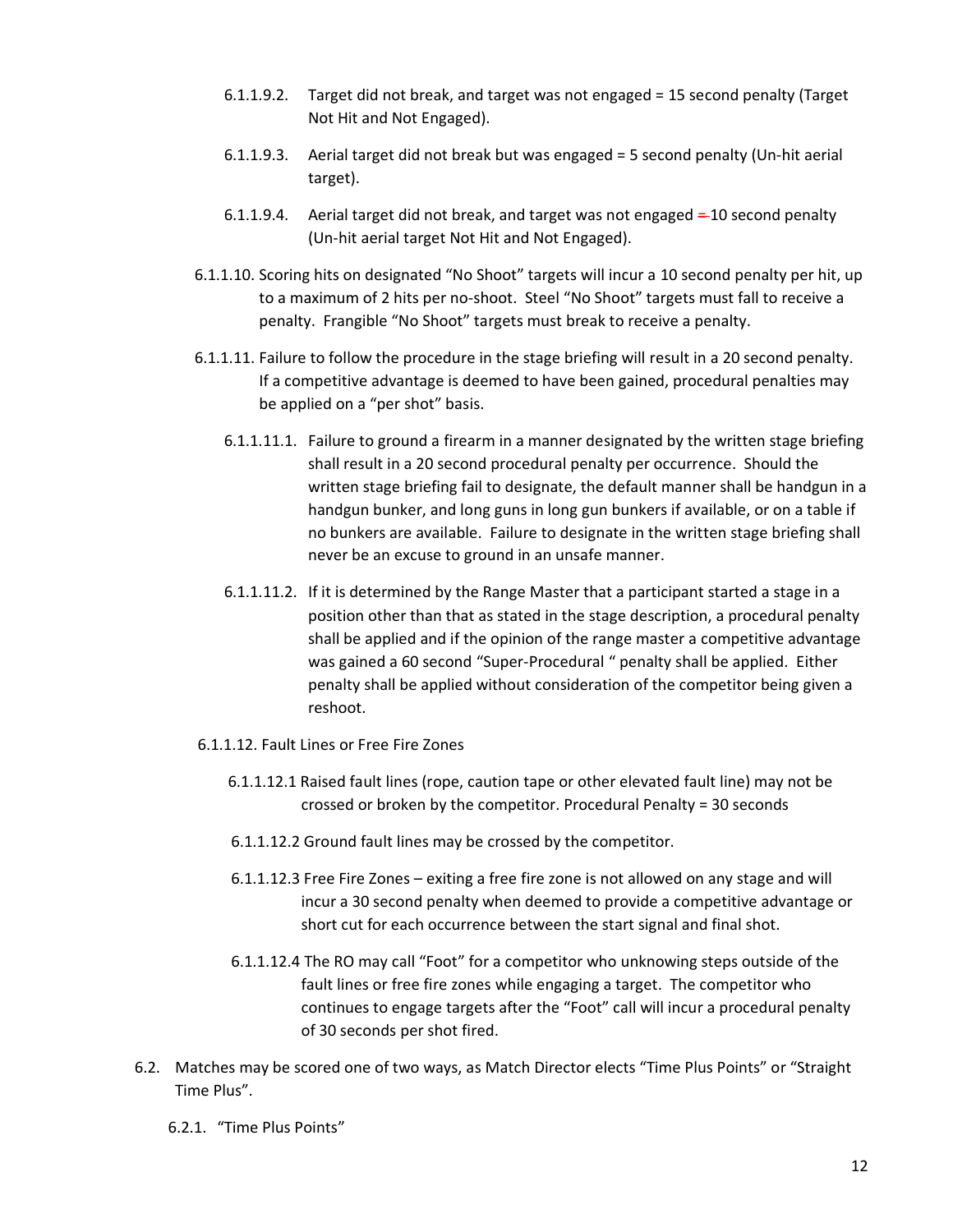- 6.2.1.1. Total stage time will be raw time, adjusted for any penalties incurred with points assigned to each stage
- 6.2.1.2. Point values assigned to each stage.
- 6.2.1.3. Each stage will be weighted based on anticipated length of time to shoot the stage. Any point value may be given to a stage before the match.
- 6.2.1.4. The order of finish from top to bottom will be determined by hit factor value based on the fastest time by division with the winner of each stage receiving 100% of the stage points and all other competitors receiving stage points based on the percentage of the stage winner.
- 6.2.1.5. Match score will be the sum total of the stage points from all stages.
- 6.2.2. "Straight Time Plus"
	- 6.2.2.1. Total stage time will be raw time, adjusted for any penalties incurred.
	- 6.2.2.2. Match score will be the sum total of all adjusted stage times.
- 6.3. Divisions recognized will be 3 Gun Open, 3 Gun Tac Ops, 2 Gun, 2x4 Open. Top 2 Overall in each division will be awarded as follows: Champion, 2<sup>nd</sup> Place Overall

#### **Club Amendments**

#### **York**

**1. No hot re-holstering**

#### **Ontelaunee**

**1. Abandoned firearms may be reused.**

#### **Topton**

**1. No hot re-holstering.**

#### **Outdoor Sportsmans Club (State College)**

**1.**

#### **New Holland**

**1.**